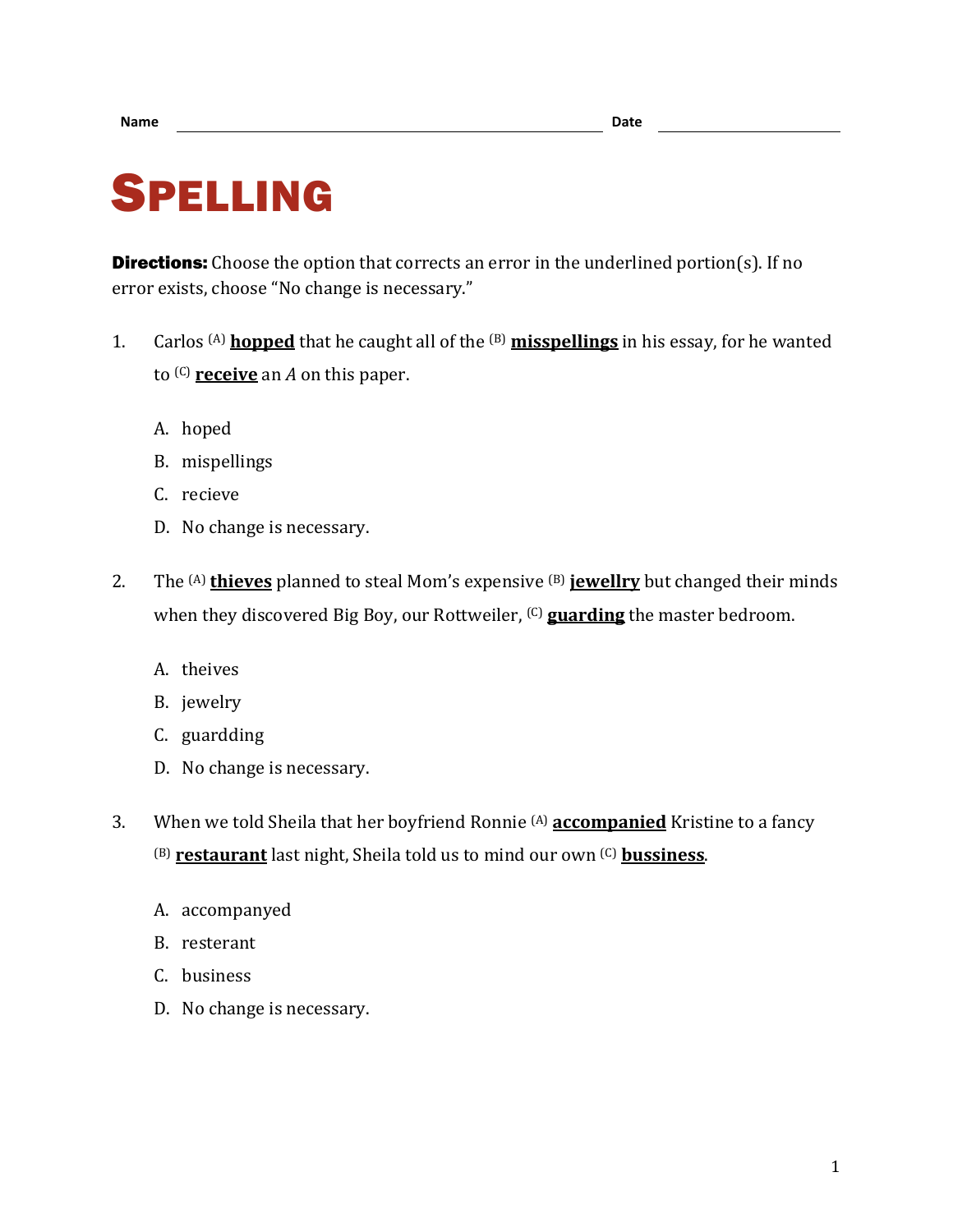- 4. I don't mind sharing a dessert with Matthew, but I must insist on a **sepparate** fork.
	- A. separate
	- B. seperate
	- C. saperate
	- D. No change is necessary.
- 5. Professor Williams (A) **recommends** (B) **studing** two hours every night; we students wish we had the time but must work to pay for the (C) **expensive** textbooks that he requires.
	- A. reccomends
	- B. studying
	- C. espensive
	- D. No change is necessary.
- 6. All day long, our new puppy Jack sleeps on the rug, but at night, he is **possesed** by energy and bounces off the furniture.
	- A. posessed
	- B. possested
	- C. possessed
	- D. No change is necessary.
- 7. Ramón (A) **wishs** that the lovely Belinda would blow (B) **kisses** his way, but he is always (C) **disappointed**.
	- A. wishes
	- B. kissess
	- C. dissappointed
	- D. No change is necessary.